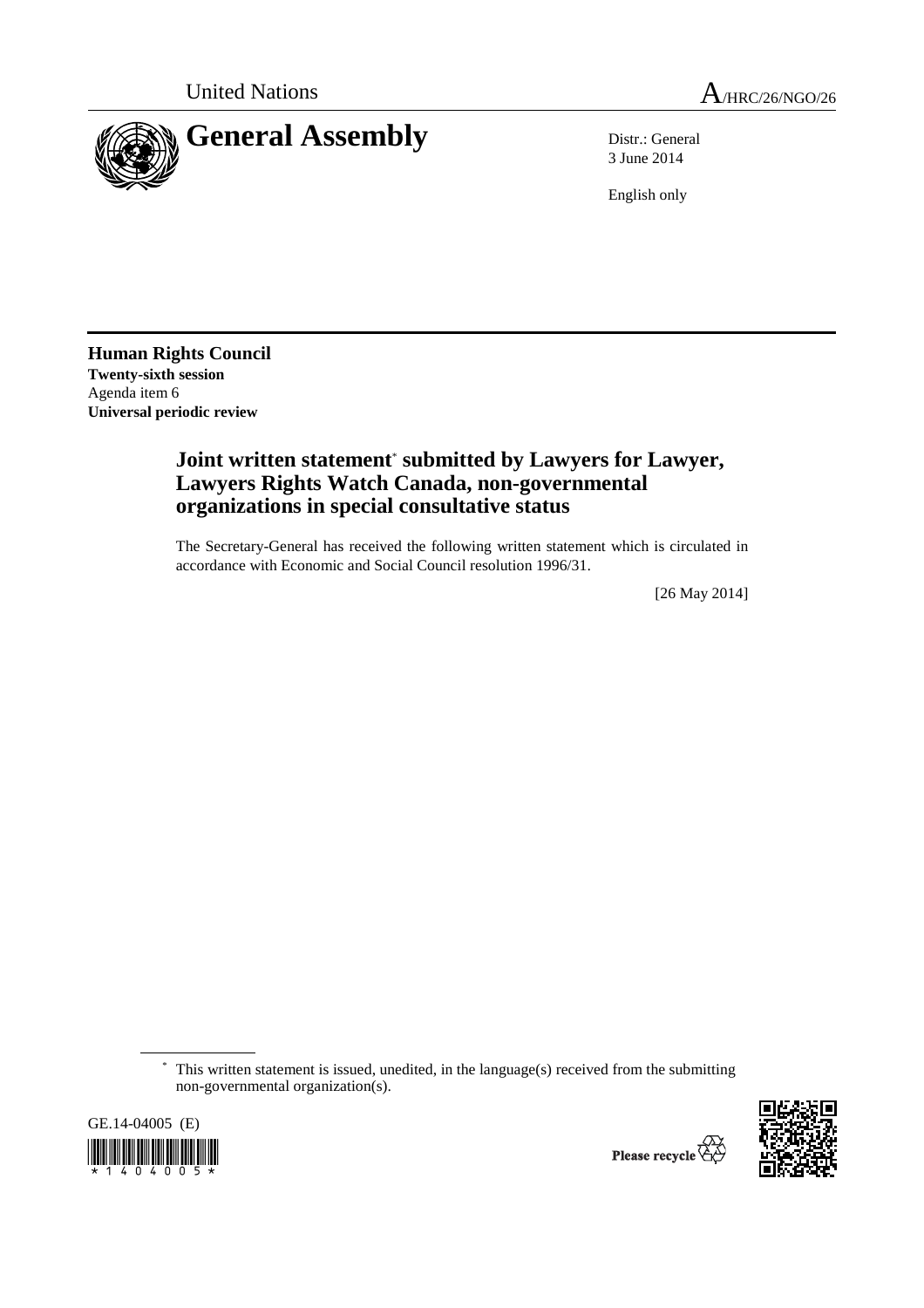# **Viet Nam: Failure to Comply with UPR Recommendations**

### **Introduction**

- 1. Lawyers for Lawyers (L4L) and Lawyers' Rights Watch Canada (LRWC) jointly submit this statement on the state of human rights in Viet Nam, especially those regarding the legal profession.
- 2. Viet Nam underwent the Universal Periodic Review (UPR) by the United Nations Human Rights Council (HRC) on February  $5<sup>th</sup>$ , 2014.
- 3. L4L, LRWC and other stakeholders reported in submissions filed with the Office of the High Commissioner of Human Rights that Viet Nam is violating its international human rights obligations including the obligation to protect and ensure freedoms of expression, association and assembly for lawyers and other human rights defenders and is subjecting them to wrongful prosecutions, unfair trials falling far short of international standards of fairness and arbitrary detention. Regarding unfair trials, stakeholders reported that, "[j]udgements were apparently decided beforehand, and trials commonly lasted only a few hours…defence counsel could not sincerely defend prisoners without risking harassments, expulsion from the bar and even imprisonment themselves."<sup>1</sup>
- 4. Stakeholders further reported the "Viet Nam Bar Federation and the local Bar Associations were not independent noting that if a lawyer criticizes the Communist Party or the Government, the local Bar Association can expel the member on that basis" and that lawyers representing human rights defenders or communities affected by human rights violations or criticizing human rights violations are harassed and disbarred from their bar associations.<sup>2</sup>
- 5. Canada submitted advance questions to Viet Nam including the following question: "With respect to the rulings by the Working Group on Arbitrary Detention, including on the case of Le Quoc Quan and particularly in the context of Vietnam's membership in the Human Rights Council, what are the government's timelines for addressing these opinions, in particular on whether the government will or will not release those whose detentions were found to be arbitrary by the WGAD?" Norway also asked which steps Viet Nam will take to ensure that the decisions of the Working Group on Arbitrary Detention (WGAD) are implemented.
- 6. The recent report<sup>3</sup> of the Working Group on the UPR includes recommendations by a number of UN Member States to take into account the opinions of the WGAD. $4$
- 7. Five examples of well-known Viet Nam lawyers who have been arbitrarily detained, are: Mr. Le Quoc Quan, Mr. Le Cong Dinh<sup>5</sup>, Mr. Nguyen Van Dai (also known as blogger Dieu Cay), Mrs. Le Thi Cong Nhan and Mr. Cù Huy Hà Vũ<sup>6</sup>. The latter was released recently, on condition that he goes into exile. He fled to the United States immediately. On 8 May 2014, Nguyen Van Dai was attacked and wounded by a group of six men, when he was in

<sup>&</sup>lt;sup>1</sup> Summary prepared by the Office of the High Commissioner for Human Rights, A/HRC/WG.6/18/VNM/3, dated 4 November 2013, paragraph 32. 2 Ibid. footnote 2, paragraph 34.

 $3$  Report A/HRC/26/6 GE.14-12910 dated 2 April 2014, to be discussed during the 26th session.

<sup>4</sup> Recommendation 143.115 by Switzerland, 143.116. by New Zealand, 143.117 by Germany and 143.118 by the United States of America, specifically recommending Viet Nam to unconditionally release all

political prisoners, such as Dr. Cu Huy Ha Vu, Le Quoc Quan, Dieu Cay and Tran Huynh Duy Thuc<br><sup>5</sup> Opinions adopted by the Working Group on Arbitrary Detention at its sixty-fourth session, 27–31 August 2012 No. 27/2012 (Viet Nam), 23 November 2012, A/HRC/WGAD/2012/27.

Mr. Le Cong Dinh's detention (as well as the detention of three bloggers) is the subject of WGAD's Opinion 27/2012: detention arbitrary, category II.

<sup>&</sup>lt;sup>6</sup> Opinions adopted by the Working Group on Arbitrary Detention at its sixty-first session, 29 August–2 September 2011No. 24/2011 (Viet Nam), A/HRC/WGAD/2011/24, 28 February 2012. Mr. Cù Huy Hà Vũ's detention is the subject of WGAD's Opinion 24/2011: detention arbitrary, category II.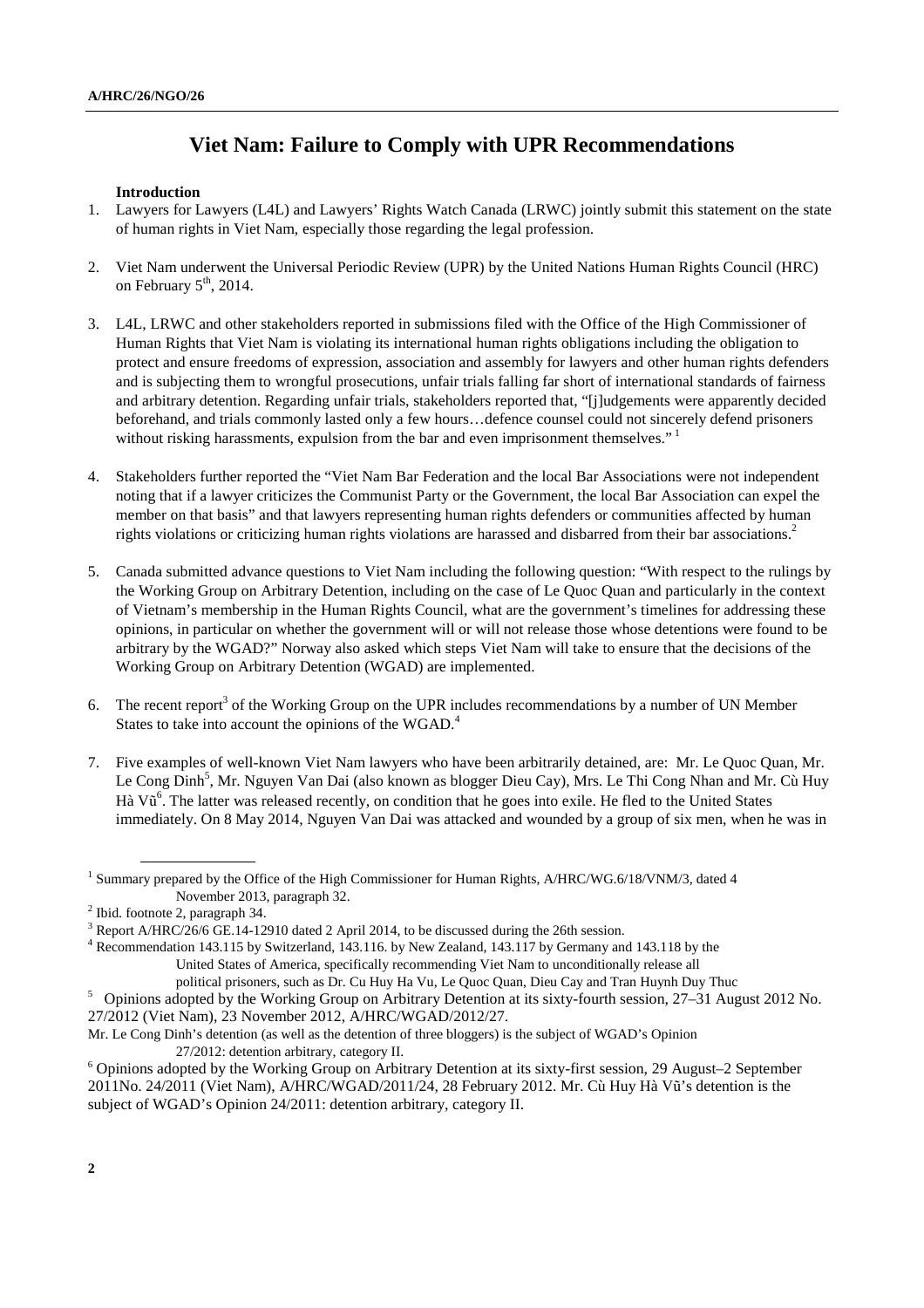a bar with some colleagues and students. These men are believed to be plainclothes policemen. Viet Nam has not effectively investigated this attack.

## **Viet Nam does not comply with WGAD opinions**

- 8. A recent example of how Viet Nam has not complied with WGAD opinions is the case of human rights defender Le Quoc Quan. He has been detained since December 2012. On 2 October 2013, he was convicted for charges of tax evasion. He was sentenced to 30 months in prison and a fine of 59,000 USD. L4L and LRWC and a coalition of other international NGOs raised his situation with the Special Rapporteurs of the United Nations and with the WGAD.
- 9. In an opinion released 12 November 2013, the WGAD determined that the deprivation of liberty of Le Quoc Quan is arbitrary,<sup>7</sup> being in contravention of the fair trial rights and rights to counsel guaranteed by articles 9 and 10 of the Universal Declaration of Human Rights and articles 9 and 14 of the International Covenant on Civil and Political Rights (ICCPR).<sup>8</sup> and falling within category III. The WGAD further stated their belief "that the profile of Mr. Quan is dominated by his work as a lawyer and as a human rights defender. His current detention might be the result of his peaceful exercise of the rights and freedoms guaranteed under international human rights law". The WGAD requested Viet Nam to ensure that Mr. Le Quoc Quan be immediately released or tried before "an independent and impartial tribunal in proceedings conducted in strict compliance with the provisions of the ICCPR.", and that reparation be made to him for his arbitrary detention.
- 10. Despite the clear wording of the WGAD Opinion, and Mr. Le Quoc Quan being on a hunger strike for more than two weeks prior to his appeal on 18 February 2014 the Hanoi Appeal Court upheld the initial decision. Thus, Viet Nam explicitly showed its unwillingness to comply with WGAD opinions.
- 11. Viet Nam has also failed to comply with WGAD opinions in the case of labour activists Ms Do Thi Minh Hanh, Mr. Doan Huy Chuong and Mr. Nguyen Hoang Quoc Hung, who are still imprisoned despite the WGAD request that they should be released. The WGAD concluded that the three labour rights advocates were arbitrarily detained under Category II as having been deprived of liberty solely for exercising protected right to association and to take part in the conduct of public affairs, and under Category III as having been denied rights to legal representation and therefore to fair trials. The WGAD recommended that the three be released and provided with compensation.<sup>5</sup>

### **Conclusion**

- 12. As a member of the HRC since November 2013 and a state party to the ICCPR, Viet Nam must comply with the ICCPR other international law standards and principles.
- 13. The WGAD investigated the detention of human rights lawyers by Viet Nam on many occasions recently. In recent years (in 2011, 2012 and in 2013) the WGAD found detentions arbitrary and called for immediate release of the detained human rights lawyers. It is sad to note Viet Nam's history of arbitrarily detaining human rights defenders. And it is equally sad to note Viet Nam's history of not complying with WGAD opinions.

 $^7$  Opinions adopted by the Working Group on Arbitrary Detention at its sixty-seventh session, 26–30 August 2013, No. 33/2013 (Viet Nam), 12 November 2013, A/HRC/WGAD/2013/.

<sup>&</sup>lt;sup>8</sup> Viet Nam acceded to the ICCPR 24 September 1982.

<sup>9</sup> Opinions adopted by the Working Group on Arbitrary Detention at its sixty-fifth session, 14–23 November 2012 No. 42/2012 (Viet Nam), 20 February 2013, A/HRC/WGAD/2012/42, paras 27 to 35.